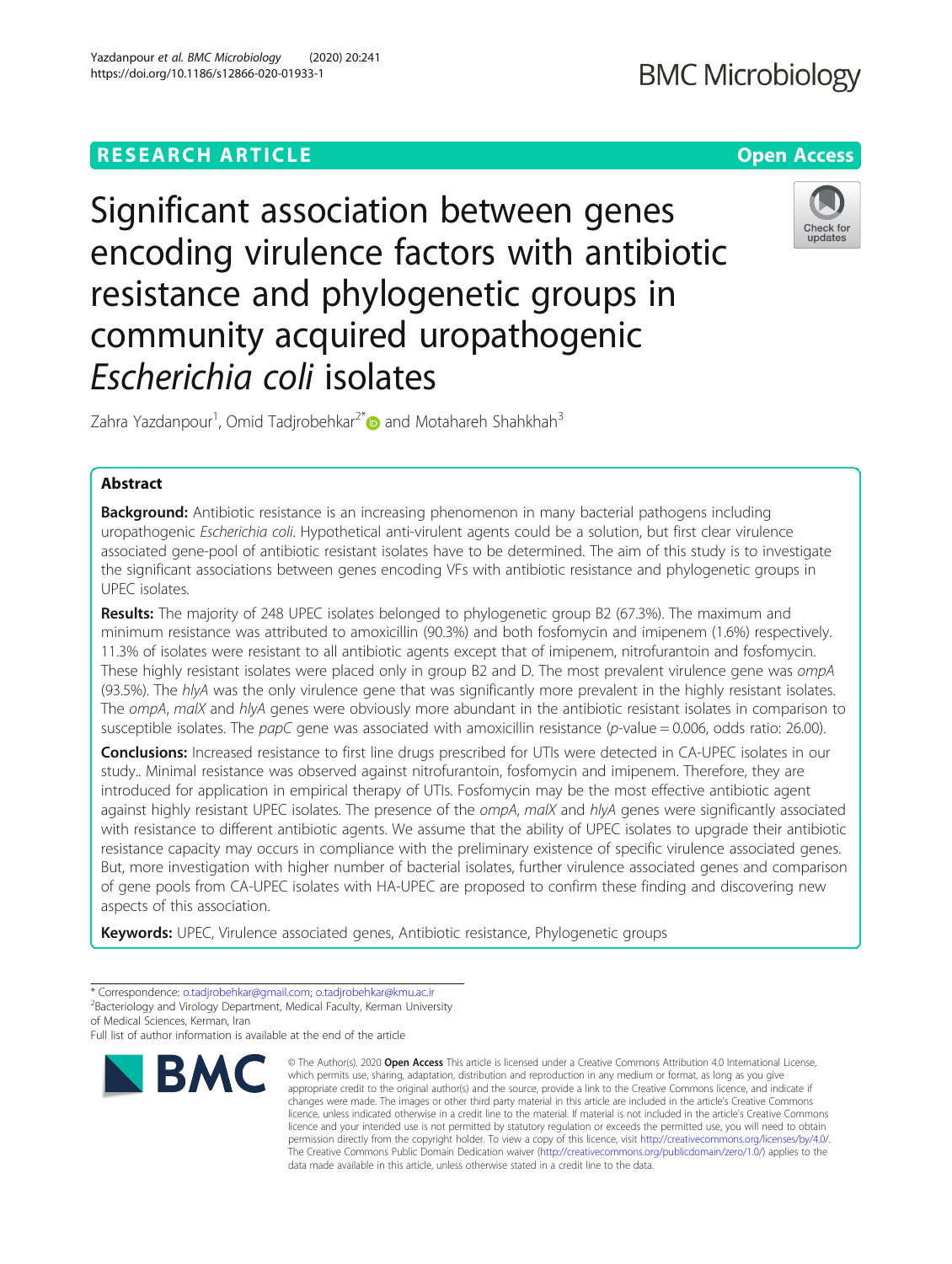## Background

Urinary tract infection (UTI) is a widespread medical condition that involves both men and women and can occur frequently in different ages [[1\]](#page-7-0). About 150 million new case of UTI worldwide are reported every year that most of them are women [[2\]](#page-7-0). Many bacterial pathogens are known as the causative agents of UTI, but uropathogenic Escherichia coli (UPEC) is accounted as the most common agent (80–90%) of UTIs [[2](#page-7-0)–[4](#page-7-0)]. UPEC isolates are divided into the four main phylogenetic groups (A, B1, B2, and D) based on the some genomic sequences [[5\]](#page-7-0). The most virulent UPEC strains are categorized in B2 and to a lesser extent in group D2. The A and B1 groups are less virulent and usually originate from fecal samples instead [[6\]](#page-7-0).

Establishment of UTI by UPEC is a multistep process that starts from overcoming of epithelial immune system and successful colonization of UPEC in the urinary epithelium. This process could be continue to the host tissue injury and even outspreading of bacteria to the blood circulation. Many virulence-factor associated genes are responsible for the production of virulence factors that are involved in each step. Structural factors such as outer membrane proteins, fimbriae and flagella are involved in the colonization process. The OmpA is a bacterial outer membrane protein that is involved in hole infection process including; adhesion, invasion, intracellular survival and immune system evasion of UPEC as well as many other pathogenic bacteria [\[7](#page-7-0)]. OmpA promotes some critical steps such as initial binding to bladder epithelium, chronic persistence and post invasion pathogenesis during UPEC infection [\[8](#page-7-0)]. Several types of surface exposed apparatus were detected in UPEC that some of the most known of them are type I fimbriae, P fimbriae and S fimbriae. Adhesions such as type 1 fimbriae of UPEC are encoded by the fim operon. Fim proteins have critical roles in assembly, folding and stabilizing of type I fimbriae. FimC chaperon is characterized to support correct folding of structural subunits to protrude from cell membrane, stabilizing them in periplasm and preventing them from unpredicted interactions [\[9](#page-7-0)]. The P fimbriae has heteropolymeric structure that is encoded by pap operon. This operon is part of a pathogenicity island that contains variable genes including  $papA-K$  [[2](#page-7-0)]. The PapC protein on the E. coli outer membrane is thought to be associated in outgoing translocation of pilin subunits through outer membrane and surface assembly [[10\]](#page-7-0). Attachment of UPEC to renal epithelium via P fimbriae induces local inflammation, which subsequently leads to pain in urinary system [\[11](#page-7-0)]. The S fimbriae encoded by sfa genes which are highly homologous with *foc* operon that contains coding sequences of the Fic fimbriae proteins and these coding sequences could be exchanged between these two gene

clusters. Therefore, the same obligatory genes like focC and focD exist in both gene clusters [\[12\]](#page-7-0).

Agents responsible in iron-acquisition system and secreted toxins of UPEC are mainly enrolled in intracellular survival, immune system evasion and host tissue damage process [[2\]](#page-7-0). In UPEC strains, iron is obtained from surrounding environment by production of various sidrophores, like aerobactin, salmochelin and yersiniabactin which are encoded by *iuc*, *iro* and *irp* gene clus-ters respectively [[13,](#page-7-0) [14](#page-7-0)]. HlyA  $(\alpha$ -haemolysin) is a secreted lipoprotein toxin that is able to disrupt host nucleated cells by pore forming activity. In addition, it can induce apoptosis in urinary tract epithelium and immune system associated cells [\[11,](#page-7-0) [15](#page-7-0)]. There are many Pathogenicity-associated islands (PAIs) accumulated in extra-intestinal E. coli strains and they carry different virulence associated genes, such as P fimbriae, Type I fimbriae, hemolysin, iron acquisition proteins, some bacteriocins and malX gene. The malX gene is part of a PAI that is associated with UPEC and it is known as phosphotransferase system enzyme II that uses glucose and maltose as the main substrates [\[16](#page-7-0), [17](#page-7-0)].

Antibiotic resistance is an expanding phenomenon in many bacterial pathogens including UPEC [\[18](#page-7-0)]. Now today antibiotic resistance is a world spread problem and uncontrolled use of antibiotic agents can increase the antibiotic resistance in many countries including Iran. Therefore successful prescription of antibiotic agents will be limited day by day. Use of other alternatives such as presumptive anti-virulence agents could be a solution, but it will be operational if precise gene-pool that encodes virulence factors in resistant isolate and any association between these virulence associated genes and antibiotic resistance be investigated. In the present study we tried to investigate the antibiotic resistance patterns of community acquired UPEC isolates as well as the association between phylogenetic origin and virulence associated genes with antibiotic resistance in these isolates.

## Results

#### Antibiotic resistance of different phylogenetic groups

All *E. coli* isolates were categorized into the four phylogenetic groups as follows: 167(67.3%) Group B2, 53(21.4%) Group D, 16(6.5%) Group A and 12(4.8%) Group B1.

Data obtained from disk diffusion test showed various frequency of antibiotic resistance including, 90.3% amoxicillin, 67.7% trimethoprim-sulfamethoxazole, 61.3% cephalexin, 59.7% ceftriaxone, 58.1% cefotaxime, 43.5% ciprofloxacin, 41.9% azithromycin, 40.3% ceftazidime, 27.4% gentamycin and minimum antibiotic resistance was detected against fosfomycin (1.6%), nitrofurantoin (3.2%) and imipenem (1.6%).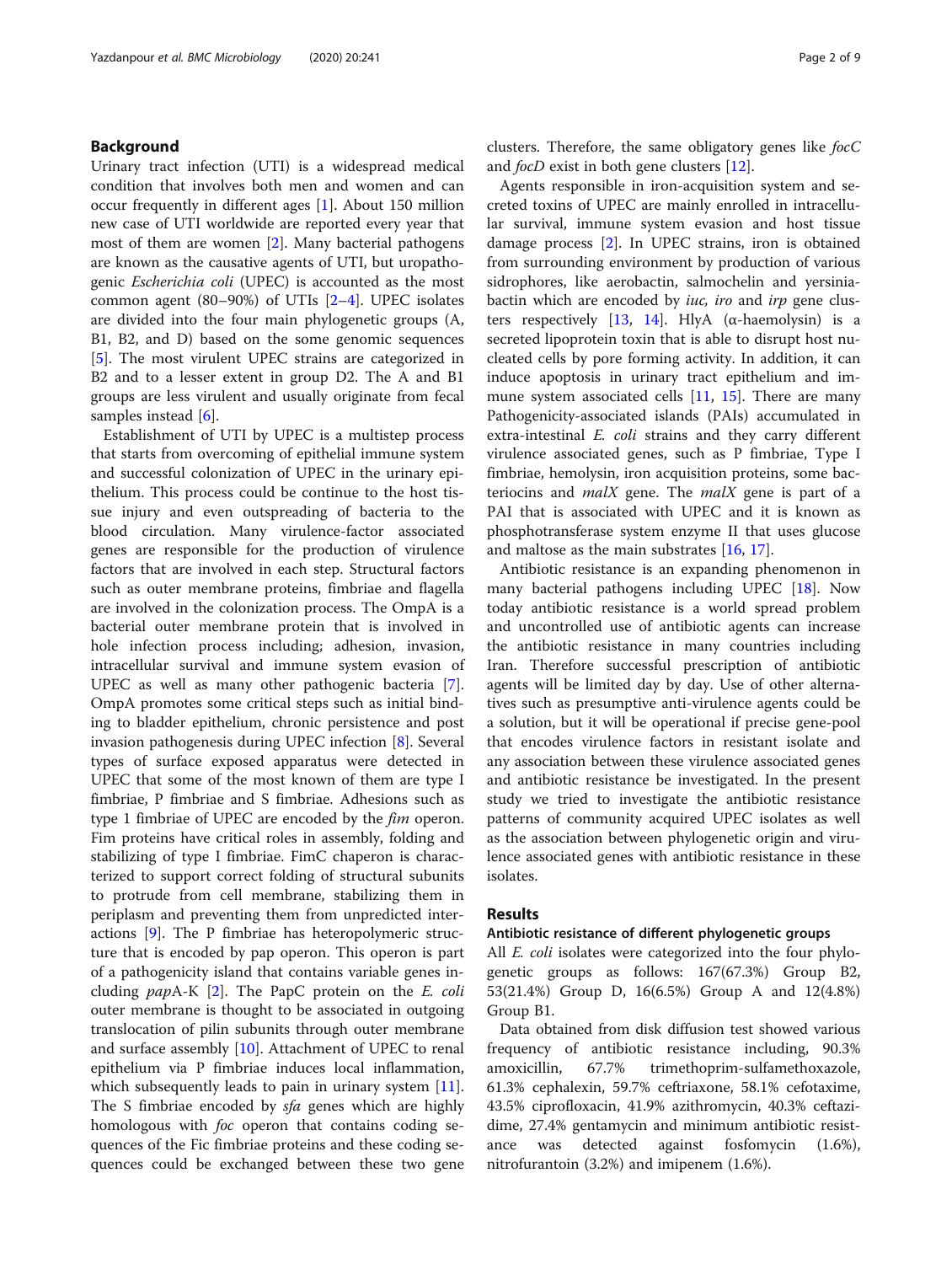<span id="page-2-0"></span>Totally 28(11.3%) out of 248 isolates were highly resistant. Resistance against amoxicillin, trimethoprimsulfamethoxazole, cephalexin, ceftriaxone, cefotaxime, ciprofloxacin, azithromycin, ceftazidime and gentamycin were detected in these isolates. Twelve (42.9%) and 4 (14.3%) of these highly resistant isolates were resistant to nitrofurantoin and imipenem respectively, but resistance against fosfomycin was not observed in them.

Various resistance patterns were detected in four phylogenetic groups. Resistance to fosfomycin and imipenem were not identified in groups A and B1. All fosfomycin resistant isolates were placed in group B2. Resistance to gentamycin was not observed in group A. All group A and group B1 isolates were resistant to amoxycillin.

Logistic regression analysis showed no significant association between resistance or susceptibility to antibiotic agents with phylogenetic origins of UPEC isolates, except that of azithromycin. The Group B2  $(p$ -value = 0.004, odds ratio: 0.195) and D ( $p$ -value = 0.003, odds ratio: 0.160) origins were associated with azithromycin susceptibility.

The bulk of the highly resistant isolates (82.1%) were placed in group B2 and they were absent from B1 and A groups ( $p$ -value =0.05, the Chi-square analysis), (detailed data not shown).

## Association of UPEC virulence genes with antibiotic resistance profile

The most prevalent virulence gene was ompA gene that was detected in 232(93.5%) of UPEC isolates. Prevalence of other six virulence genes were as follows: fimC 124(50%), irp2 156 (62.9%), malX 184(74.2%), papC 204(82.3%), sfa/focCD 52(21%) and hlyA 76(30.6%).

All seven virulence genes were found in four phylogenetic groups. The carriage of  $papC$  and  $sfa/$ focCD were significantly associated with group B2 (Tables 1 and 2).

| Table 1 Prevalence of seven virulence genes in various |  |  |
|--------------------------------------------------------|--|--|
| phylogenetic groups                                    |  |  |

| Gene    |              | Phylogenetic group n (%) |                              |                |
|---------|--------------|--------------------------|------------------------------|----------------|
|         | A $(n = 16)$ | B1 $(n = 12)$            | B <sub>2</sub> ( $n = 167$ ) | D ( $n = 53$ ) |
| ompA    | 16 (100)     | 8(66.7)                  | 156 (93.4)                   | 52 (98.1)      |
| fimC    | 10 (62.5)    | 6(50)                    | 86 (41.5)                    | 22 (41.5)      |
| irp2    | 12 (75)      | 8(66.7)                  | 108 (64.7)                   | 28 (52.8)      |
| malX    | 9(56.3)      | 7(58.3)                  | 127 (76)                     | 41 (77.4)      |
| papC    | 9(56.3)      | 7(58.3)                  | 144 (86.2)                   | 44 (83)        |
| sfa/foc | 3(18.8)      | 1(8.3)                   | 42 (25.1)                    | 6(11.3)        |
| hly     | 6(37.5)      | 2(16.7)                  | 50 (29.9)                    | 18 (34)        |

Bold n (%): Binary logistic regression analysis showed significant

association ( $p \leq 0.05$ )

Table 2 Binary logistic regression analysis of virulenceassociated genes as predictor of phylogenetic origins

|      |                | Phylogenetic origin |       |       |       |       |       |       |
|------|----------------|---------------------|-------|-------|-------|-------|-------|-------|
|      | B <sub>2</sub> |                     | D     |       | B1    |       | Α     |       |
|      | OR             | P                   | OR    | P     | OR    | P     | OR    | P     |
| ompA | 0.858          | 0.796               | 5.149 | 0.117 | 0.111 | 0.002 | 2.092 | 0.998 |
| fimC | 1.452          | 0.191               | 0.591 | 0.104 | 0.610 | 0.454 | 1.271 | 0.682 |
| irp2 | 0.933          | 0.823               | 0.697 | 0.269 | 0.667 | 0.630 | 4.585 | 0.022 |
| malX | 1.079          | 0.830               | 1.255 | 0.547 | 0.679 | 0.613 | 0.566 | 0.385 |
| papC | 2.172          | 0.024               | 1.078 | 0.870 | 0.298 | 0.052 | 0.065 | 0.000 |
| Sfa  | 2.366          | 0.025               | 0.380 | 0.038 | 0.413 | 0.424 | 0.966 | 0.962 |
| hlyA | 0.696          | 0.256               | 0.950 | 0.892 | 1.208 | 0.834 | 3.860 | 0.064 |
|      |                |                     |       |       |       |       |       |       |

OR odds ratio, p p-value; Bold p: Significant association ( $p \le 0.05$ ) was shown by binary logistic regression analysis; When  $p \le 0.05$ , then OR > 1 means that virulence associated gene is introduced as predictor of that phylogenetic origin, but OR < 1 means that virulence associated gene is a predictor of other phylogenetic origins

Phylogenetic group A isolates showed reduced carriage of  $papC$  in comparison to the other groups. Instead, carriage of irp2 was significantly associated with this group (Tables 1 and 2).

Prevalence of the *ompA* gene in group B1 was significantly less than the other groups (Tables 1 and 2).

The binary logistic regression analysis showed that hlyA was the only virulence gene that was significantly more prevalent in the highly resistant isolates showing resistance to all antibiotic agents except that of imipenem, nitrofurantoin and fosfomycin  $(p$ -value = 0.000, odds ratio: 8.000), (detailed data not shown).

Prevalence of different virulence genes in antibiotic resistant isolates were studied separately for each antibiotic agents. Among 9 investigated virulence genes, sfa/ focCD, irp2, and fimC were absent in isolates that were resistant to imipenem. We did not observe sfa/focCD gene in nitrofurantoin resistant isolates and hlyA, papC,  $m$ alX, irp2 and  $\lim C$  were absent from fosfomycin resistant isolates (Table [3](#page-3-0)).

The *fimC*, *irp2* and *sfa/focCD* genes were significantly more prevalent in isolates sensitive to different class of antibiotic agents in comparison to resistant isolates. On the contrary,  $ompA$ ,  $malX$  and  $hlyA$  genes were obviously more abundant in the isolates resistant to different antibiotic agents (Table [4\)](#page-4-0). The  $papC$  gene was associated with amoxicillin resistance  $(p$ -value = 0.006, odds ratio: 26.00). Prevalence of different virulence genes among resistant isolates is presented in Table [3](#page-3-0).

## Discussion

Antibiotic resistance is a globally increasing problem especially in developing countries. This is due to greater access to antibiotic drugs, over-prescription or arbitrary use of antibiotic agents.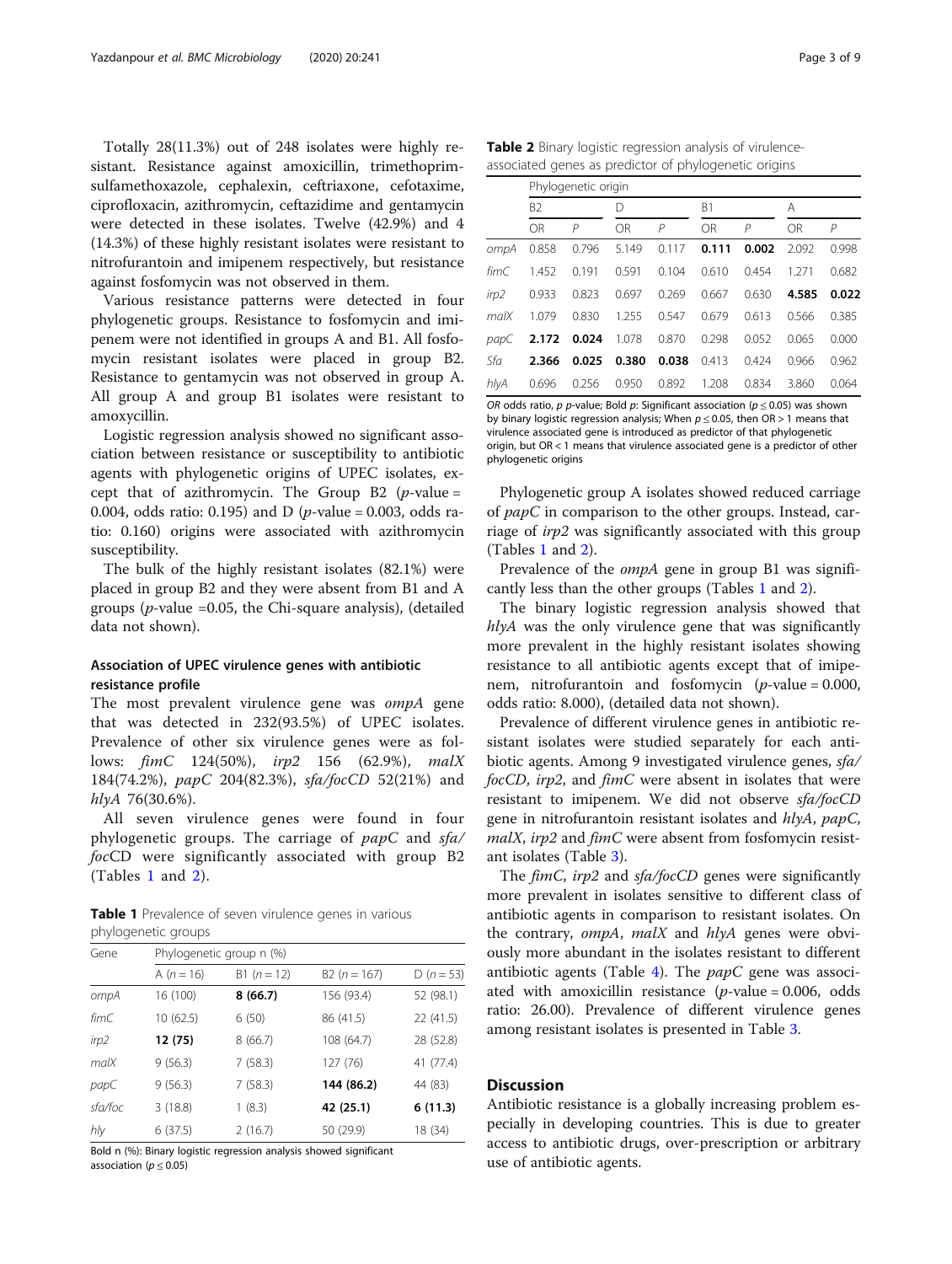| Antibiotic agents | R or S | Virulence genes n (%) |            |            |            |                  |            |            |
|-------------------|--------|-----------------------|------------|------------|------------|------------------|------------|------------|
|                   | (n)    | hlyA                  | sfa/foc    | papC       | malX       | Irp <sub>2</sub> | fimC       | ompA       |
| Azithromycin      | R(140) | 52 (37.1)             | 24 (17.1)  | 116 (82.9) | 104 (74.3) | 92 (65.7)        | 68 (48.6)  | 136 (97.1) |
|                   | S(108) | 24 (22.2)             | 28 (25.9)  | 88 (81.5)  | 80 (74.1)  | 64 (59.3)        | 56 (51.9)  | 96 (88.9)  |
| Amoxicillin       | R(228) | 72 (31.6)             | 44 (19.3)  | 192 (84.2) | 172 (75.4) | 136 (69.6)       | 112(49.1)  | 216 (94.7) |
|                   | S(20)  | 4(20)                 | 8(40)      | 12(60)     | 12(60)     | 20 (100)         | 12(60)     | 16(80)     |
| Imipenem          | R(8)   | 8(100)                | 0(0)       | 8 (100)    | 8 (100)    | 0(0)             | (0)        | 8 (100)    |
|                   | S(240) | 68 (28.3)             | 52 (21.7)  | 196 (81.7) | 176 (73.3) | 156 (65)         | 124(51.7)  | 228 (93.3) |
| Gentamycin        | R(68)  | 28 (41.2)             | 4(5.9)     | 60 (88.2)  | 60 (88.2)  | 40 (58.8)        | 40 (58.8)  | 60 (88.2)  |
|                   | S(180) | 48 (26.7)             | 48 (26.7)  | 144 (80)   | 124 (68.9) | 116 (64.4)       | 84 (46.7)  | 172 (95.6) |
| Ciprofloxacin     | R(116) | 48 (41.4)             | 24 (20.7)  | 92 (79.3)  | 100 (86.2) | 68 (58.6)        | 48 (41.4)  | 112 (96.6) |
|                   | S(132) | 28 (21.2)             | 28 (21.2)  | 112 (84.8) | 84 (63.6)  | 88 (66.7)        | 76 (57.6)  | 120 (90.9) |
| Cefotaxime        | R(164) | 56 (34.1)             | 32 (19.5)  | 136 (82.9) | 128 (78)   | 100(61)          | 72 (43.9)  | 156 (95.1) |
|                   | S(84)  | 20 (23.8)             | 20 (23.8)  | 68 (81)    | 56 (66.7)  | 56 (66.7)        | 52 (61.9)  | 76 (90.5)  |
| Fosfomycin        | R(4)   | 0(0)                  | 4(100)     | (0)        | (0)        | 0(0)             | (0)        | 4(100)     |
|                   | S(244) | 76 (31.1)             | 48 (19.7)  | 204 (83.6) | 184 (75.4) | 156 (63.9)       | 124 (50.8) | 228 (93.4) |
| Cephalexin        | R(184) | 68 (37)               | 40 (21.7)  | 156 (84.8) | 140 (76.1) | 108 (58.7)       | 80 (43.5)  | 180 (97.8) |
|                   | S(64)  | 8(12.5)               | 12 (18.8)  | 48 (75)    | 44 (68.8)  | 48 (75)          | 44 (68.8)  | 52 (81.3)  |
| Ceftazidime       | R(112) | 40 (35.7)             | 20 (17.9)  | 92 (82.1)  | 92 (82.1)  | 64 (57.1)        | 48 (42.9)  | 108 (96.4) |
|                   | S(136) | 36 (26.5)             | 32 (23.5)  | 112 (82.4) | 92(67.6)   | 92 (67.6)        | 76 (55.9)  | 124 (91.2) |
| Ceftriaxone       | R(160) | 56 (35)               | 32(20)     | 136 (85)   | 128 (80)   | 100(62.5)        | 68 (42.5)  | 152 (95)   |
|                   | S(88)  | 20(22.7)              | 20(22.7)   | 68 (77.3)  | 56 (63.6)  | 56 (63.6)        | 56 (63.6)  | 80 (90.9)  |
| Nitrofurantoin    | R(24)  | 16(66.7)              | 0(0)       | 16(66.7)   | 24 (100)   | 8(33.3)          | 8(33.3)    | 24 (100)   |
|                   | S(224) | 60(26.8)              | 188 (83.3) | 160 (71.4) | 148 (66.1) | 148 (51.8)       | 116 (51.8) | 208 (92.9) |
| Cotrimoxazole     | R(176) | 52 (29.5)             | 32 (18.2)  | 144 (81.8) | 128 (72.7) | 108 (61.4)       | 84 (47.7)  | 164 (93.2) |
|                   | S(72)  | 24 (33.3)             | 20 (27.8)  | 60 (83.3)  | 56 (77.8)  | 48 (66.7)        | 40 (55.6)  | 68 (94.4)  |

<span id="page-3-0"></span>Table 3 Frequency of different virulence genes in antibiotic resistant isolates in comparison to susceptible isolates

R Resistant, S Sensitive

The highest resistance were detected against amoxicillin and trimethoprim-sulfamethoxazole in our assessments. High rate of resistance to first line antibiotics that are prescribed to treat uncomplicated UTIs such as amoxicillin and trimethoprimsulfamethoxazole were also reported in other studies from Iran and other countries [[14,](#page-7-0) [18](#page-7-0)–[21\]](#page-7-0). This condition is conducive to uncontrolled application of empirical therapy with fluoroquinolones, third generation cephalosporins and even new macrolides like azithromycin. Therefore, increased resistance to these antibiotic agents could be expected as well it is observable in our results.

Aminoglycosides like gentamycin and carbapenem antibiotics are not usually prescribed for outpatients UTIs in Iran in this regard, lower rate resistance against them is observed.

Evidence indicates that, higher antibiotic resistance rate is expected in hospital acquired bacteria in comparison to community acquired bacteria [\[22](#page-7-0)]. But antibiotic resistance increases continually in community acquired bacteria. Our results showed a high prevalence of antibiotic resistance against different antibiotic agents in CA-UPEC isolates. Thus, continuous screening of resistance patterns in CA-bacteria like CA-UPEC is mandatory.

Our finding revealed that, 11.3% of isolates were resistant to all antibiotic agents except that of imipenem, nitrofurantoin and fosfomycin. Therefore, nitrofurantoin, fosfomycin and carbapenem agents like imipenem are suitable candidates for empirical therapy of UTIs in outpatients. None of the highly resistant isolates were resistant to fosfomycin. Hence, fosfomycin is introduced as the most effective antibiotic agent against highly resistant CA-UPEC isolates.

UPEC outer membrane proteins (e.g., OmpA), are highly conserved and common among different strains [[2,](#page-7-0) [8\]](#page-7-0). This is concomitant with our results indicating the highest prevalence of *ompA* gene among different virulence genes (Table [1](#page-2-0)). Statistical analysis showed that the prevalence of *ompA* was not significantly different between A, B2 and D phylogenetic groups. But, the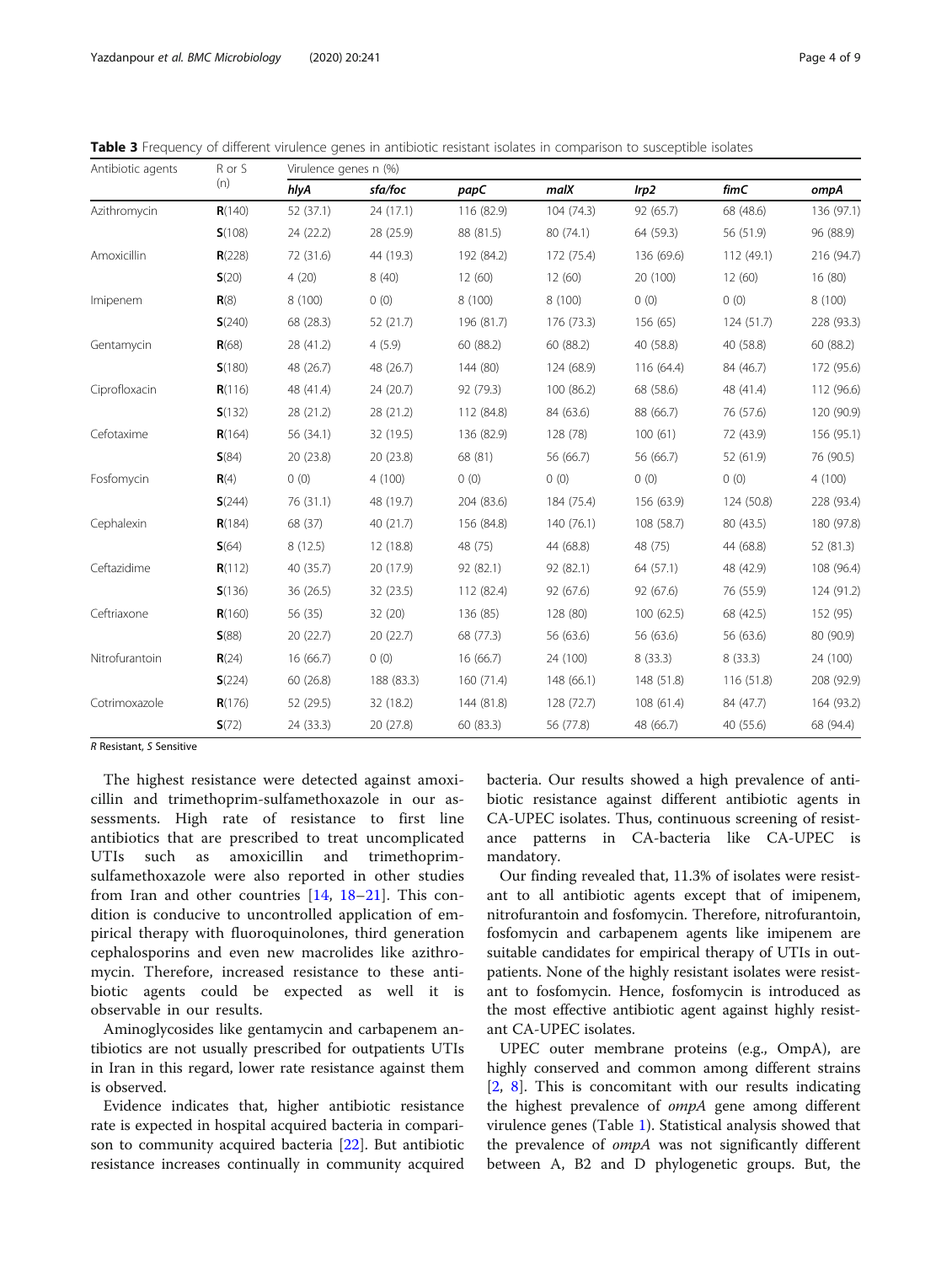<span id="page-4-0"></span>

|      |       | Resistance to antibiotic agents                                                                                                                                                                                                                                                                                                                                          |             |             |                         |            |       |               |               |            |       |            |       |            |       |             |                                 |             |       |                |       |               |       |
|------|-------|--------------------------------------------------------------------------------------------------------------------------------------------------------------------------------------------------------------------------------------------------------------------------------------------------------------------------------------------------------------------------|-------------|-------------|-------------------------|------------|-------|---------------|---------------|------------|-------|------------|-------|------------|-------|-------------|---------------------------------|-------------|-------|----------------|-------|---------------|-------|
|      |       | Azithromycin Amoxicillin                                                                                                                                                                                                                                                                                                                                                 |             | Imipenem    |                         | Gentamycir |       | Ciprofloxacin |               | Cefotaxime |       | Fosfomycin |       | Cephalexin |       | Ceftazidime |                                 | Ceftriaxone |       | Nitrofurantoin |       | Cotrimoxazole |       |
|      |       |                                                                                                                                                                                                                                                                                                                                                                          |             |             |                         | $\approx$  |       |               |               |            |       |            |       |            |       |             |                                 |             |       |                |       |               |       |
|      |       | omp4 4.919 0.010 3.386 0.151 0.000 0.099 0.493                                                                                                                                                                                                                                                                                                                           |             |             |                         |            |       |               | 0.253         | 2.010      | 0.197 | 0.872      | 1,000 | 6.493      | 0.002 | 2.791       | 0.092                           | 1.612       | 0.392 | 2.406          |       | 0.816         | 0.745 |
|      |       | firm 0.313 0.753 1.504 0.498 0.000 0.000 0.726                                                                                                                                                                                                                                                                                                                           |             |             |                         |            | 0.080 | 0.563         | 0.039         | 0.482      | 0.008 | 0.233      | 1.000 | 0.377      | 0.003 | 0.616       | 0.074                           | 0.457       | 0.005 | 0.342          | 0.045 | 0.648         | 0.136 |
| irp2 | 1.618 | 0.850                                                                                                                                                                                                                                                                                                                                                                    | 0.000 0.995 |             | $0.000$ $0.995$ $0.672$ |            | 0.240 | 1.348         | 0.363         | 1.052      | 0.862 | 0.456      | 1.000 | 0.724      | 0.360 | 0.839       | 0.559                           | 1.254       | 0.455 |                | 0.857 | 0.876         | 0.668 |
|      |       | malX 0.939 0.855 1.842 0.457                                                                                                                                                                                                                                                                                                                                             |             | 0.000 0.999 |                         | 4.700      | 8.000 | 5.170         | 8000          | 1.609      | 0.118 | 0.000      | 0.994 | 0.878      | 0.736 | 2.235       | $\frac{1}{2}$                   | 2.058       | 0.017 | 3.121          | 0.996 | 0.764         | 0.425 |
| papC |       | 0.301 0.673 26.00 0.000 2.344 1.000 1.427                                                                                                                                                                                                                                                                                                                                |             |             |                         |            | 0.483 | 0.189         | 0.000         | 0.756      | 0.486 | 0.027      | 1.000 | 1.496      | 0.344 | 0.610       | 0.204                           | 0.970       | 0.942 | 0.000          | 0.995 | 1.164         | 0.732 |
| Sfa  |       | $0.514$ $0.041$ $0.115$ $0.001$ $0.79$ $1.000$ $0.15$                                                                                                                                                                                                                                                                                                                    |             |             |                         |            | ຣິ    | 0.697         | 0.287         | 0.584      | 0.115 | 3.208      | 0.993 | 0.752      | 0.478 | 0.523       | 0.053                           | 0.600       | 0.137 | 0.000          | 0.997 | 0.578         | D.094 |
|      |       | hMA 1.887 0.033 1.711 0.482 1.167 0.994 1.643                                                                                                                                                                                                                                                                                                                            |             |             |                         |            | 0.140 | 2.651         | $0.002$ 1.348 |            | 0.370 | 2.166      | 1.000 | 3.433      |       |             | $0.003$ $1.246$ $0.478$ $1.493$ |             | 0.221 | 0.000          | 0.996 | 0.875         | 0.676 |
|      |       | OR odds ratio, $p$ o-value; Bold $p$ : Significant association (p $\leq$ 0.05) was shown by binary logistic regression analysis; When $p \leq$ 0.05, then OR > 1 means that virulence associated gene is introduced as predictor<br>resistance to antibiotic agent, but OR < 1 means that virulence associated gene is a predictor of susceptibility to antibiotic agent |             |             |                         |            |       |               |               |            |       |            |       |            |       |             |                                 |             |       |                |       |               |       |

| ŗ                                                                                                  |  |
|----------------------------------------------------------------------------------------------------|--|
| i<br>j<br>j<br>֖֖֖֖֖֧ׅ֧ׅ֪ׅׅ֧֚֚֚֚֚֚֚֚֚֚֚֚֚֚֚֚֚֚֚֚֚֚֚֚֚֡֬֝֝֬֓֡֓֞֡֓֓֞֡֡֬֓֞֓֡֬֓֞֞֞֝֬<br>$\overline{ }$ |  |
| ֬֕֓                                                                                                |  |
| ֡֡֡֡֡֡֡֡֡<br>Ì                                                                                     |  |
| Ì                                                                                                  |  |
| í<br>$\ddot{\phantom{0}}$<br>١                                                                     |  |
| j<br>j<br>Í<br>î                                                                                   |  |
| i<br>ׇ֚֘                                                                                           |  |
| j<br>ï<br>į<br>í                                                                                   |  |
| j<br>j<br>İ                                                                                        |  |
| İ<br>l<br>١<br>i<br>i                                                                              |  |
| í<br>֬<br>ğ<br>١<br>Ï                                                                              |  |
| ١<br>I                                                                                             |  |
| ł<br>١                                                                                             |  |
| ì<br>i                                                                                             |  |
| ļ                                                                                                  |  |
| İ                                                                                                  |  |
| ֠<br>۱<br>Ï<br>ł<br>j<br>Ō<br>j<br>I                                                               |  |
| j<br>٢<br>١<br>Ī<br>j                                                                              |  |
| à<br>J<br>į<br>i                                                                                   |  |
| $\overline{6}$                                                                                     |  |
| į<br>j<br>١<br>Ï                                                                                   |  |
| j<br>ç                                                                                             |  |
| Ξ                                                                                                  |  |
| t                                                                                                  |  |
|                                                                                                    |  |
|                                                                                                    |  |
| i<br>5<br>İ                                                                                        |  |
| Ī<br>ļ<br>l<br>١                                                                                   |  |
| i                                                                                                  |  |
| i<br>j<br>١<br>Ï<br>j<br>l<br>١                                                                    |  |
| ì<br>¢<br>ï<br>ï                                                                                   |  |
|                                                                                                    |  |
| Ï<br>J<br>ï                                                                                        |  |
| ï<br>ż<br>ï                                                                                        |  |
| ŕ<br>Ċ                                                                                             |  |
| j                                                                                                  |  |
| $\frac{1}{2}$                                                                                      |  |
| I<br>ı                                                                                             |  |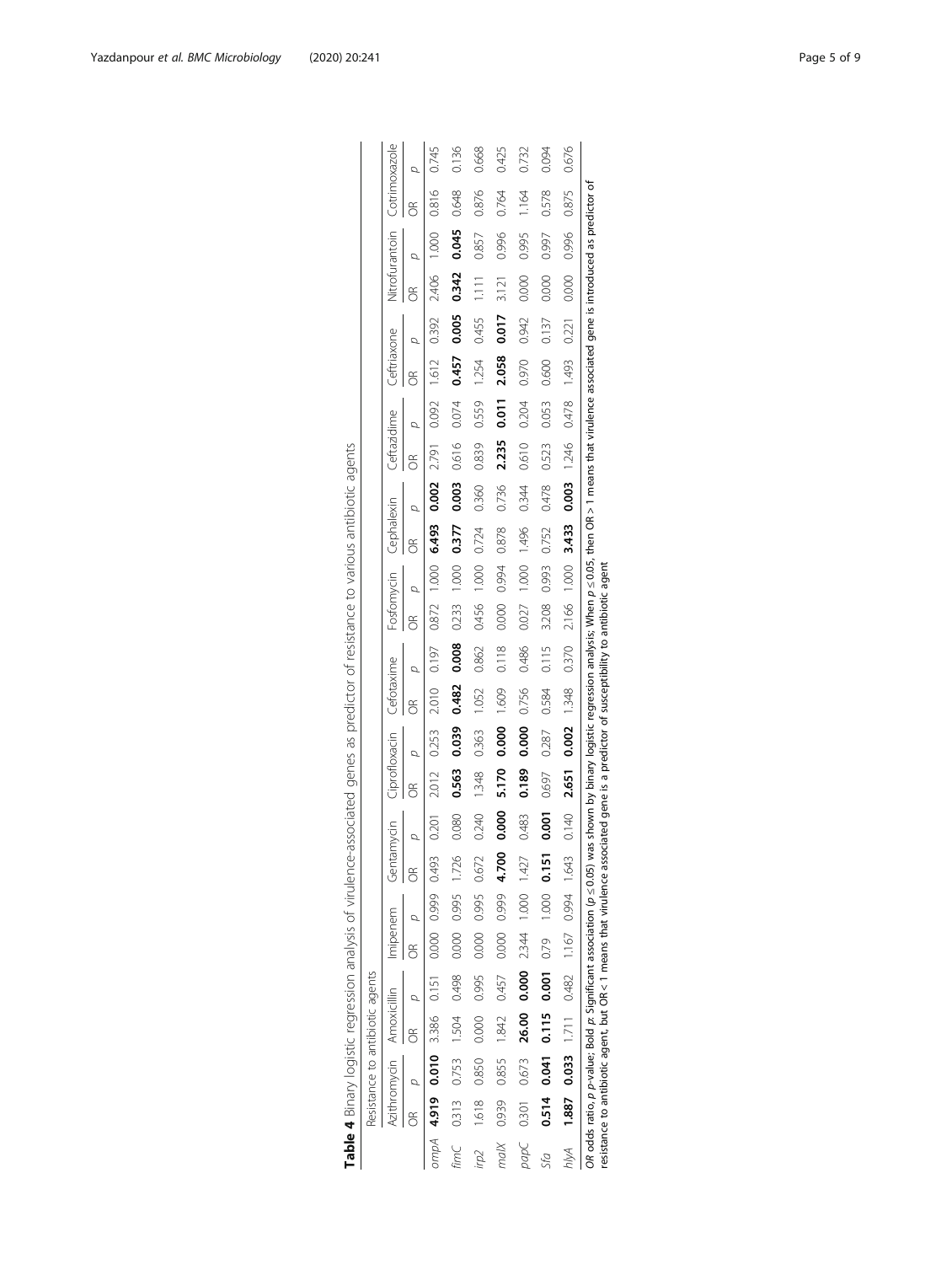prevalence of ompA was significantly lower in Group B1 (p-value = 0.003, odds ratio: 0.029).

The *papC* gene was the second common virulence factor and the most common adhesion among the UPEC isolates in the present study. In this regard, P fimbriae was reported as the second common virulence factor of UPEC Bien et al. [[11\]](#page-7-0). More association of papC with UPEC pathotypes in comparison to other pathotypes has been also reported by Titilawo et al. [[23\]](#page-8-0). High prevalence of P fimbriae associated genes in our study may be attributed to special colonization properties of CA-UPEC isolates that were obtained from this geographical area and show the importance of P fimbriae as the major adhesion in these isolates.

Phylogenetic origins analysis showed that, the most numbers of UPEC isolates belonged to Group B2 (67.3%) and subsequently Group D (21.4%) respectively. Similar results were obtained from other studies [\[24](#page-8-0)]. The most of the VFs were not significantly correlated with any of phylogenetic groups, except for *papC* and sfa/focCD genes which were predominantly more prevalent in Group B2 (Tables [1](#page-2-0) and [2](#page-2-0)). The significant association between the  $papC$  and  $sfa/focCD$  genes with Group B2 is reasonable, because most of the UPEC isolates are categorized in B2 phylogenetic group. Therefore, papC and sfa/focCD genes are introduced as a predictor of Group B2 origin.

The present study findings showed a strong association between the irp2 gene and Group A origin (Table [2](#page-2-0)). The irp2 gene of Yersinia is present in different genera of the family Enterobacteriaceae including E. coli, Klebsiella, Citrobacter and others [[25\]](#page-8-0). On the other hand, irp2 is considered as one of the virulence associated genes in diarrheagenic E. coli that is mainly allocated in phylogenetic Group A  $[26]$  $[26]$ . Therefore, the *irp2* gene is introduced as a predictor for Group A origin. Therefore, uropathogenic ability of some diarrheagenic E. coli strains may be considered as a hypothesis again in our study, as was reported previously [\[26](#page-8-0)].

Logistic regression analysis also showed that papC gene is a predictor for amoxicillin resistance  $(p$ -value = 0.006, odds ratio: 26.00). A parallel finding has been reported by Karami et al., in which they introduced papC gene as a predictor for ampicillin resistance [\[6](#page-7-0)].

Data obtained from logistic regression analysis showed reduced prevalence of some virulence genes such as  $irp2$ , fimC and  $sfa/focCD$  in antibiotic resistant isolates in comparison to antibiotic susceptible isolates. On the contrary, the  $ompA$ , malX and  $hlyA$  genes were obviously more abundant in the isolates resistant to different antibiotic agents (Table [4\)](#page-4-0). Moreover, the isolates that contained all three genes  $(ompA + malX + hlyA)$  were significantly (confidence level  $\geq$  95%) more resistant to azithromycin, imipenem, ciprofloxacin, cephalexin, ceftriaxone, nitrofurantoin, and even with lower confidence level (80–90%) to cefotaxime and gentamycin in comparison to other isolates (Fig. [1\)](#page-6-0). Therefore, the ompA, malX and hlyA genes are introduced as possible predictors of antibiotic resistance in CA-UPEC isolates.

The lower prevalence of genes encoding type 1 fimbriae, P fimbriae and also hlyA gene in quinoloneresistant isolates in comparison to susceptible isolates were reported in some investigations [\[27](#page-8-0)–[29\]](#page-8-0). Our finding confirmed them about type1 fimbriae and genes encoding P fimbriae, but it's in contrary with the results attributed to hly genes. The logistic regression analysis showed that, the prevalence of this gene was significantly more prevalent in ciprofloxacin resistant isolates in comparison to susceptible isolates (Tables [3](#page-3-0) and [4\)](#page-4-0). This contradiction is reasonable because, the gradual evolutionary mechanisms responsible for antibiotic resistance in more virulent isolate could be arises any time and independently from any changes in genes encoding VFs, just in consequence of the continuous encounter with antibiotic agents. This finding is in line with other studies reported previously [[30](#page-8-0)–[32](#page-8-0)].

#### Conclusion

The UPEC isolates have very versatile gene pools contains some virulence associated genes that might be more intrinsic in comparison to antibiotic resistance genes. The results obtained from the present study showed that some surface exposed adhesions and ironacquisition system are obviously associated with antibiotic susceptibility. On the contrary, ompA and some of the other pathogenicity-island related genes predominantly are associated with antibiotic resistance. We believe that antibiotic resistance acquisition may occur in compliance with the preliminary existence of specific genetic background including genes encoding VFs such as ompA, malX and hlyA in CA-UPEC isolates and descriptive reasons maybe revealed later. Although, our results showed an association between antibiotic resistance pattern and some virulence associated genes, but more investigation with higher number of bacterial isolates are needed to confirm these findings and the comparison of gene pools from CA-UPEC isolates with HA-UPEC could be more beneficial in this respect. Studies on further virulence associated genes and some resistance genes like ESBLs could be resulted in the discovery of new aspects of this association.

## Methods

### Bacterial isolates and culture conditions

All bacterial isolates were obtained from urine samples of symptomatic outpatients who referred to medical laboratories of Zabol, southeast of Iran, during 2018– 2019. Patients with a history of antibiotic use in the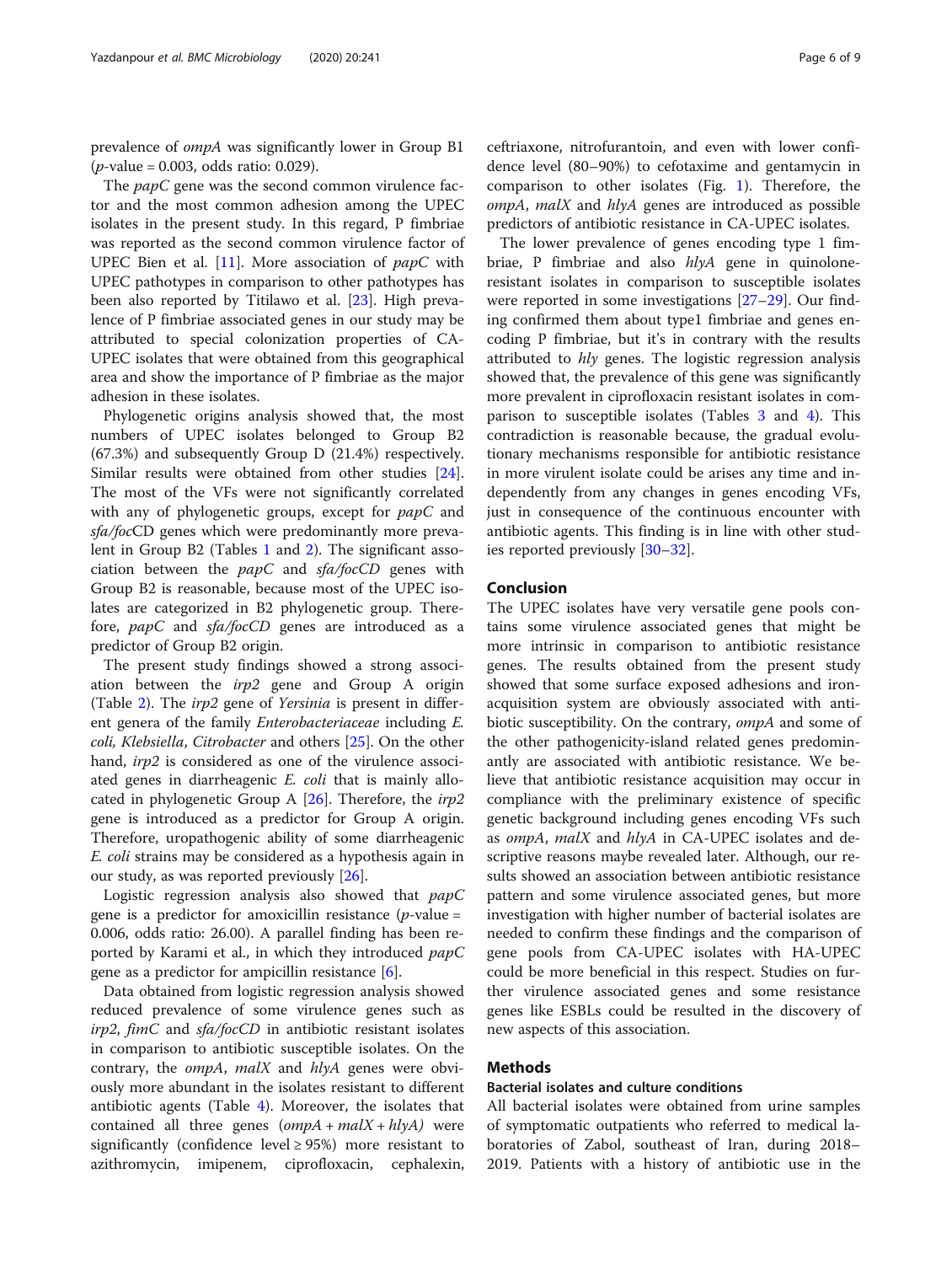<span id="page-6-0"></span>

recent month were excluded. Agar plates containing the harvested bacteria were transferred to the microbiology laboratory of medical faculty regularly. Bacterial isolates were inoculated primarily on EMB agar plates and incubated at 37 °C for 24 h. The grown colonies with metallic shine appearance were confirmed by biochemical tests. All isolates were inoculated into the 1.5 ml microtubes containing Muller-Hinton broth with 20% glycerol and preserved at − 70 °C for subsequent use.

#### Antibiotic susceptibility assessment

Antibiotic susceptibility profiles were determined by standard disc diffusion test, Kirby-Bauer method, according to CLSI guidelines [\[33\]](#page-8-0). Susceptibility and resistance criteria were estimated based on CLSI M100-S27 protocol [\[34](#page-8-0)]. ATCC E.coli 25,922 was used as control strain in disk diffusion susceptibility test. Twelve antibiotic disk in different classes were used including β-lactames (amoxicillin 30 μg, cephalexin 30 μg, ceftriaxone 30 μg, cefotaxime 30 μg, ceftazidime 30 μg), aminoglycosides (gentamicin 10 μg), phosphonic antibiotics (fosfomycin 200 μg), nitrofuran antibiotics (nitrofurantoin 300 μg), carbapenems (imipenem 10 μg), sulfonamides (trimethoprim-sulfamethoxazole 25 μg), quinolones (ciprofloxacin 5 μg) and macrolides (azithromycin 15 μg), that all were from Rosco Diagnostica (Denmark), were used in susceptibility assessments.

## DNA extraction and PCR conditions

All UPEC isolates were cultured in Luria-Bertani broth (Merck, Germany) and incubated for 24 h at 37 °C. Genomic DNA was prepared from harvested bacteria by

boiling lysis method. Briefly, bacterial suspensions in distilled water were boiled at 95 °C in water bath for 10 min. After centrifugation, the supernatant was stored at − 20 °C. Aliquots of 2.5 μl template DNA were used for PCR [\[24](#page-8-0), [35](#page-8-0)]. The sequences that used as primer were acquired from two previous studies [[5,](#page-7-0) [36\]](#page-8-0). All primers were purchased from (Bioneer, South Korea). Polymerase chain reactions were conducted by Biometra termocycler (T-Gradient thermoblock, Germany).

#### Phylogenetic classification

Genomic DNA was extracted from all E. coli isolates and PCR amplification was performed with specific primers incorporated to chuA and yjaA genes and TspE4.C2 sequences. Each isolate was allocated into one of the four phylogenetic groups (A, B, B2 & D) based on the existence of the PCR products as described earlier by Clermount, et al. [[5\]](#page-7-0). In summary, the phylogenetic groups were assigned according to the following genotypes: group B2 (chuA+/yjaA+), group D (chuA+/yjaA−), group B1 (chuA  $-(TspE4.C2+)$  and group A (chuA–/TspE4.C2–).

## Statistical analysis

Data analysis was performed by SPSS software version 18. The Chi-square and Fisher's exact test were used to compare the association of genes encoding VFs with different variables such as antibiotic resistance and phylogenetic groups. Binary logistic regression analysis was used to assess the role of virulence genes and phylogenetic origin as predictors of resistance to different antibiotic agents. The  $p$ -value ≤0.05 was considered as significant.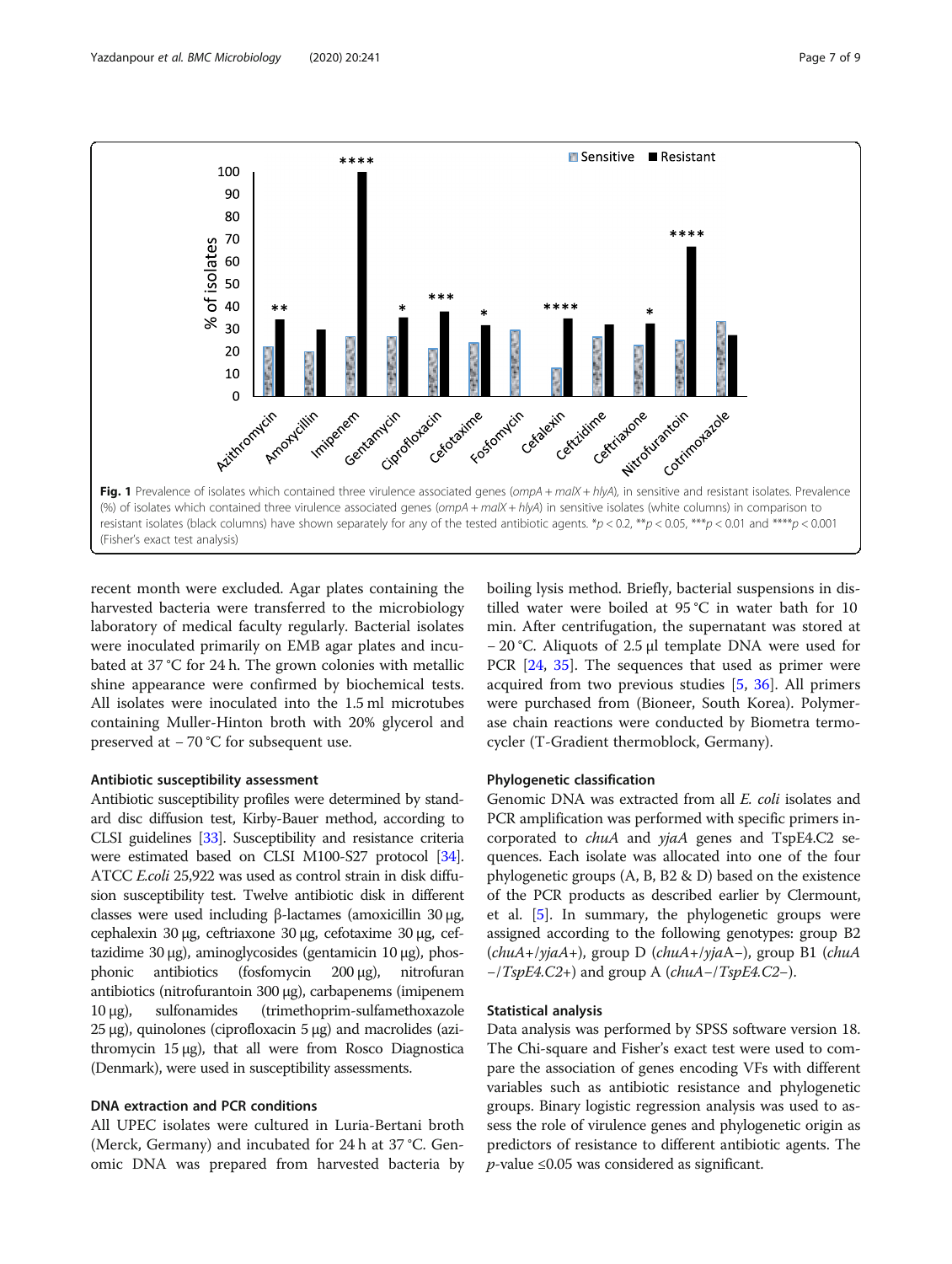## <span id="page-7-0"></span>Supplementary information

Supplementary information accompanies this paper at [https://doi.org/10.](https://doi.org/10.1186/s12866-020-01933-1) [1186/s12866-020-01933-1](https://doi.org/10.1186/s12866-020-01933-1).

Additional file 1. Table of primers & PCR conditions

#### Abbreviations

UTI: Urinary tract infection; UPEC: Uropathogenic Escherichia coli; VF: Virulence Factor; CLSI: Clinical and Laboratory Standards Institute; ATCC: American Type Culture Collection; EMB: Eosin Methylene Blue; PCR: Polymerase Chain Reaction; CA-UPEC: Community Acquired Uropathogenic Escherichia coli; HA-UPEC: Hospital Acquired Uropathogenic Escherichia coli; PAI: Pathogenicity Associated Islands

#### Acknowledgments

The authors wish to thank the staff and technicians at microbiology laboratory, Zabol University of medical sciences for their friendly cooperation. We also thanks Dr. Amin Beigzadeh for his kindly cooperation in revision step.

#### Authors' contributions

The basic idea was from OT, He contributed to the designing of the work, actual steps of methods, obtaining, analyzing and interpretation of the data and writing of the original draft of manuscript. Resources were provided by OT. ZY cooperated in obtaining the bacterial isolates, contributed to designing and performing the assessments, she also reviewed the final manuscript. MS contributed to collecting the bacterial isolates, designing and performing the assessments, she also reviewed the final manuscript. All authors have involved in revision process and all read and approved the submitted version of the manuscript.

#### Funding

This study was supported by vice chancellor for research and technology, Zabol University of medical sciences. Majority of the experiments were performed in research laboratories of Zabol University of medical sciences and experiment resources were provided by the funder.

#### Availability of data and materials

The datasets used and/or analyzed during the current study are available from the corresponding author on reasonable request.

#### Ethics approval and consent to participate

Consent to participate is not applicable for this study because this study does not contain any studies with human participants or animals and the isolates included in the study were obtained from existing clinical collections routinely assembled as part of laboratory practices of clinical laboratories. The raw data used during the current study are available from the corresponding author on reasonable request.

#### Consent for publication

Not applicable.

#### Competing interests

The authors declare that they have no competing interests.

#### Author details

<sup>1</sup>Microbiology and Parasitology Department, Medical Faculty, Zabol University of Medical Sciences, Zabol, Iran. <sup>2</sup>Bacteriology and Virology Department, Medical Faculty, Kerman University of Medical Sciences, Kerman, Iran. <sup>3</sup>Microbiology Department, Medical Faculty, Zahedan University of Medical Sciences, Zahedan, Iran.

## Received: 9 March 2020 Accepted: 30 July 2020 Published online: 05 August 2020

#### References

1. Beerepoot MA, Geerlings SE, van Haarst EP, van Charante NM, ter Riet G. Nonantibiotic prophylaxis for recurrent urinary tract infections: a systematic review and meta-analysis of randomized controlled trials. J Urol. 2013;190(6): 1981–9..

- 2. Terlizzi ME, Gribaudo G, Maffei ME. UroPathogenic Escherichia coli (UPEC) infections: virulence factors, bladder responses, antibiotic, and non-antibiotic antimicrobial strategies. Front Microbiol. 2017;8:1566.
- 3. Marrs CF, Zhang L, Foxman B. Escherichia coli mediated urinary tract infections: are there distinct uropathogenic E. coli (UPEC) pathotypes? FEMS Microbiol Lett. 2005;252(2):183–90.
- 4. Barber AE, Norton JP, Spivak AM, Mulvey MA. Urinary tract infections: current and emerging management strategies. Clin Infect Dis. 2013;57(5): 719–24.
- 5. Clermont O, Bonacorsi S, Bingen E. Rapid and simple 473 determination of the Escherichia coli phylogenetic group. Appl Environ. 2000;474:4555–8.
- 6. Karami N, Wold A, Adlerberth I. Antibiotic resistance is linked to carriage of papC and iutA virulence genes and phylogenetic group D background in commensal and uropathogenic Escherichia coli from infants and young children. Eur J Clin Microbiol Infect Dis. 2017;36(4):721–9.
- 7. Confer AW, Ayalew S. The OmpA family of proteins: roles in bacterial pathogenesis and immunity. Vet Microbiol. 2013;163(3–4):207–22.
- 8. Nicholson TF, Watts KM, Hunstad DA. OmpA of uropathogenic Escherichia coli promotes postinvasion pathogenesis of cystitis. Infect Immun. 2009; 77(12):5245–51.
- 9. Schilling JD, Mulvey MA, Hultgren SJ. Structure and function of Escherichia coli type 1 pili: new insight into the pathogenesis of urinary tract infections. J infect Dis. 2001;183(Supplement\_1):S36–40.
- 10. Norgren M, Baga M, Tennent JM, Normark S. Nucleotide sequence, regulation and functional analysis of the papC gene required for cell surface localization of pap pili of uropathogenic Escherichia coli. Mol Microbiol. 1987;1(2):169–78.
- 11. Bien J, Sokolova O, Bozko P. Role of Uropathogenic Escherichia coli virulence factors in development of urinary tract infection and kidney damage. Int J Nephrol. 2012;2012:681473.
- 12. Riegman N, Kusters R, Van Veggel H, Bergmans H. Van Bergen en Henegouwen P, Hacker J, et al. F1C fimbriae of a uropathogenic Escherichia coli strain: genetic and functional organization of the foc gene cluster and identification of minor subunits. J Bacteriol. 1990;172(2):1114–20.
- 13. Khasheii B, Anvari S, Jamalli A. Frequency evaluation of genes encoding siderophores and the effects of different concentrations of Fe ions on growth rate of uropathogenic Escherichia coli. Iran J Microbiol. 2016;8(6): 359–65.
- 14. Paniagua-Contreras GL, Monroy-Perez E, Rodriguez-Moctezuma JR, Dominguez-Trejo P, Vaca-Paniagua F, Vaca S. Virulence factors, antibiotic resistance phenotypes and O-serogroups of Escherichia coli strains isolated from community-acquired urinary tract infection patients in Mexico. J Microbiol Immunol Infect. 2017;50(4):478–85.
- 15. Lee JH, Subhadra B, Son YJ, Kim DH, Park HS, Kim JM, et al. Phylogenetic group distributions, virulence factors and antimicrobial resistance properties of uropathogenic Escherichia coli strains isolated from patients with urinary tract infections in South Korea. Lett Appl Microbiol. 2016;62(1):84–90.
- 16. Östblom A, Adlerberth I, Wold AE, Nowrouzian FL. Pathogenicity island markers, virulence determinants malX and usp, and the capacity of Escherichia coli to persist in infants' commensal microbiotas. Appl Environ Microbiol. 2011;77(7):2303–8.
- 17. Reidl J, Boos W. The malX malY operon of *Escherichia coli* encodes a novel enzyme II of the phosphotransferase system recognizing glucose and maltose and an enzyme abolishing the endogenous induction of the maltose system. J Bacteriol. 1991;173(15):4862–76.
- 18. Raeispour M, Ranjbar R. Antibiotic resistance, virulence factors and genotyping of Uropathogenic Escherichia coli strains. Antimicrob Resist Infect Control. 2018;7(1):118.
- 19. Neamati F, Firoozeh F, Saffari M, Zibaei M. Virulence genes and antimicrobial resistance pattern in Uropathogenic Escherichia coli isolated from hospitalized patients in Kashan. Iran Jundishapur J Microbiol. 2015;8(2): e17514.
- 20. Shah C, Baral R, Bartaula B, Shrestha LB. Virulence factors of uropathogenic Escherichia coli (UPEC) and correlation with antimicrobial resistance. BMC Microbiol. 2019;19(1):204.
- 21. Perletti G, Magri V, Cai T, Stamatiou K, Trinchieri A, Montanari E. Resistance of uropathogens to antibacterial agents: emerging threats, trends and treatments. Arch Ital Urol Androl. 2018;90(2):85–96.
- 22. Matta R, Hallit S, Hallit R, Bawab W, Rogues A-M, Salameh P. Epidemiology and microbiological profile comparison between community and hospital